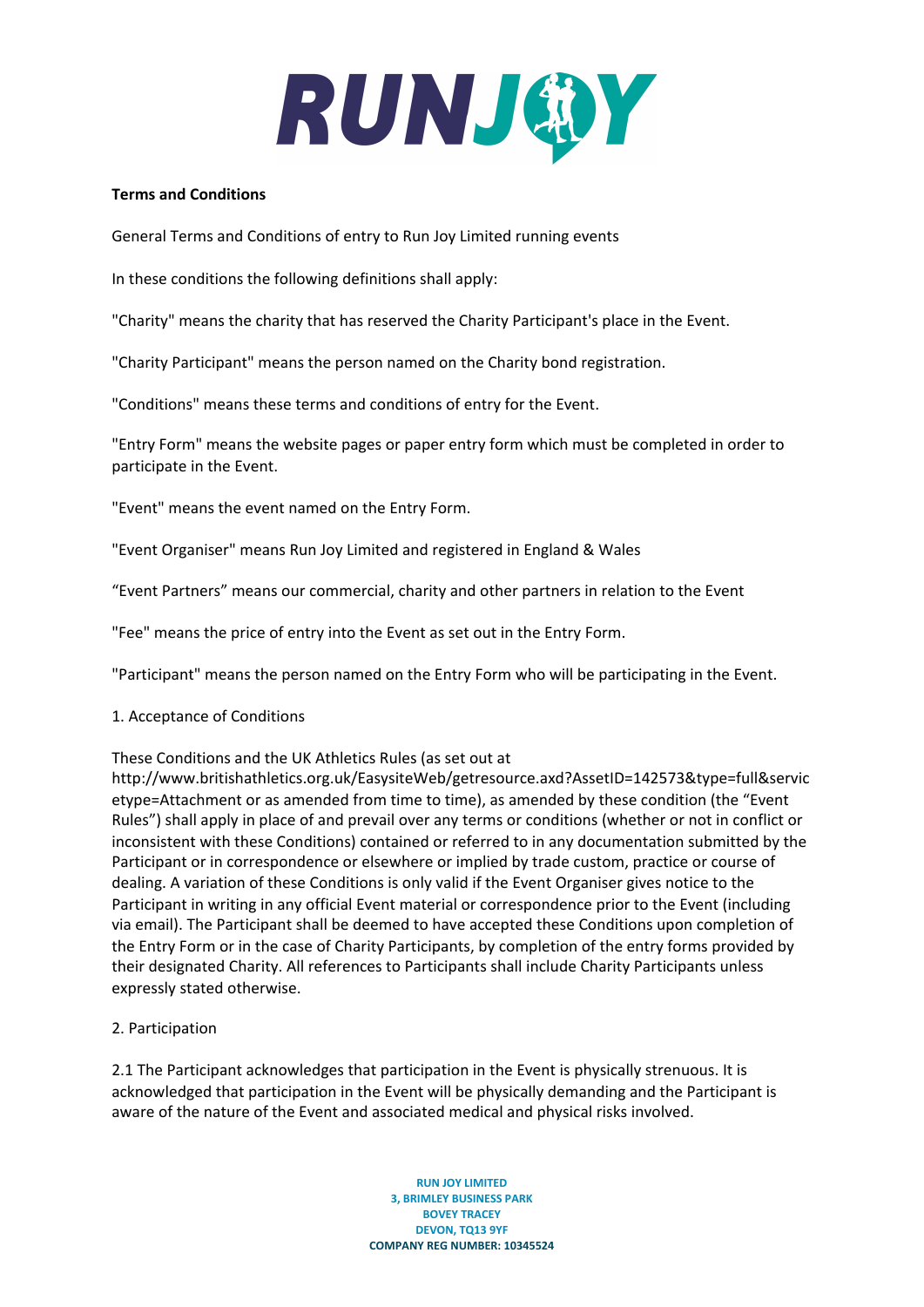

2.2 The Participant agrees that he/she is physically capable of competing in the Event and agrees to be solely responsible for his/her actions and the Event Organiser, its officers, employees, agents, affiliates, associated companies, sponsors or medical advisers are not responsible for any injury or illness that the Participant may suffer as a result of his/her participation in the Event (unless caused due to the negligence of the Event Organiser).

The Participant accepts that should any medical or physical condition arise prior to the Event which is likely to affect his/her ability to compete, the Participant will withdraw in accordance with these Conditions. The Participant acknowledges the exclusion of liability and indemnity provided in clause 5 of these Conditions.

2.3 The Participant will ensure that he wears suitable clothing when participating in the Event so that the clothing is comfortable, does not overly restrict movement and is appropriate for the climate, the weather and the Event conditions

2.4 The Participant agrees to abide by all applicable rules and regulations of the relevant sporting governing bodies that oversee the running of the Event including the relevant regulations and Doping rules. The Participant shall not be entitled to a refund of the Fees if he or she is disqualified from the Event as a result of an infringement of these Conditions on any such rules and regulations. The Event Organiser is also entitled to impose Event rules upon the Participant from time to time which will form part of these Conditions. The relevant rules and regulations may be obtained from the Event website.

2.5 The Participant must complete the appropriate registration process at the times and on the day as instructed in the Event Information which will be issued by the Event Organiser before the Event.

2.6 The Event Organiser may introduce cut off times as they see fit as part of the Event Rules, being limits on the time taken to complete sections of the Event (as initiated by the Event Organiser at its discretion) to ensure the safe and proper running of the Event. Subsequently, competitors may be instructed to withdraw from the event in accordance with imposed cut off times.

2.7 The Event Organiser reserves the right at any time to remove Participants from the Event or prevent Participants participating in the Event if in the Event Organiser's sole discretion, it considers such action necessary for safety reasons or the proper enjoyment of the Event by other Participants or for any other reasonable reason. No refund of the Fee shall be made if the Participant has acted negligently, maliciously, with wilful misconduct or otherwise without due care and attention for the Event or other participants, so as to cause his/her removal.

2.8 At registration, if required and requested by the Event Organiser, the Participant must produce appropriate photographic personal identification acceptable to the Event Organiser (such as drivers licence or passport).

2.9 While the Event Organiser takes every care with the staging of the Event, the Participant acknowledges that personal accident and personal items insurance is his or her sole responsibility.

2.10 The minimum age of entry is 17 years old on the day of the event.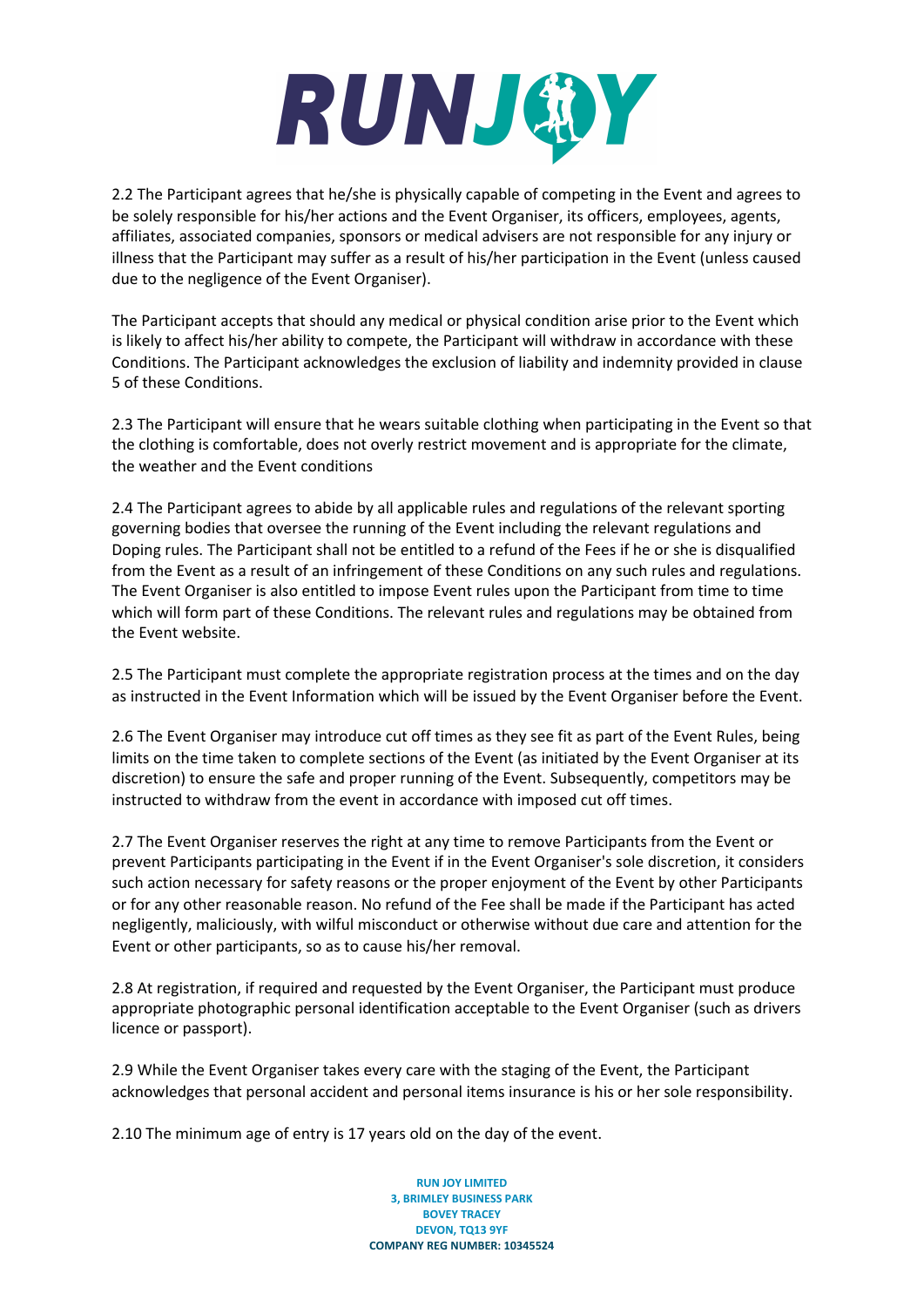

2.11 All decisions and rulings by the Event Organiser, its employees and its agents are considered final. Accordingly, the Participant will comply with all Event rules and all instructions and guidelines given by stewards, marshals, and safety personnel. The Participant acknowledges and agrees that the Event Organiser will organise and run the Event and will have sole authority and be the final arbiter on all decisions relating to the safety, running and organisation of the Event, the rules of the Event, the timings/finish times and the placings.

2.12 These Conditions and Event entry are personal to the Participant and it may not assign any of its rights or obligations under this Agreement without the prior written consent of the Event Organiser. The Participant represents and warrants that the Entry is purchased for personal use only, that it cannot be donated free of charge or otherwise given away for free other than by a Charity for Charity Participants, and that it is not purchased as part of any form of business or commercial activity (save as expressly authorised by the Event Organiser), and in particular, that the Entry may not be assigned, transferred, resold or offered for resale by anyone whether at a premium or otherwise and may not be used for advertising, promotion, use as a prize (including in competitions and sweepstakes), travel packages, or for any other trade purposes. Donation, give away, resale or attempted resale is grounds for seizure or cancellation without refund or other compensation.

2.13 The Participant acknowledges and accepts that circumstances concerning an Event may change from time to time for reasons out of the Event Organiser's reasonable control or otherwise, without the Event Organiser incurring any liability and without any rights to withdrawal being accrued by the Participant other than set out in clause 4 below.

2.14 You are not permitted to use the following items in the Event; roller skates, wheelbarrows, cycles, or any other item that could potentially inhibit the flow or safety of other participants or which we, in our reasonable opinion, deem may cause danger or risk of danger to you or other participants.

2.15 Entries from blind or visually impaired runners are welcome, however all such participants must be accompanied by a supporting runner. It is strongly advised that the blind runner and his /her guide should be appropriately identified, and must be linked together

2.16 A limited number of places for elite and assisted wheelchair participants will be available. Elite wheelchair entrants will start before the main field. Assisted wheelchair users must enter both the participant and the accompanying runner. Like all participants Wheelchair users are advised to assemble according to their predicted time.

3. Bookings and Payments (not applicable for Charity Participants)

3.1 In consideration for being granted the right to participate, the Participant must pay the fee by no later than the closing date set out on the Entry Form.

3.2 The entrance fee is inclusive of VAT

3.3 The Participant shall complete the Entry Form online or paper version and submit it together with payment of the Entry Fee online in accordance with the Event Organisers' website.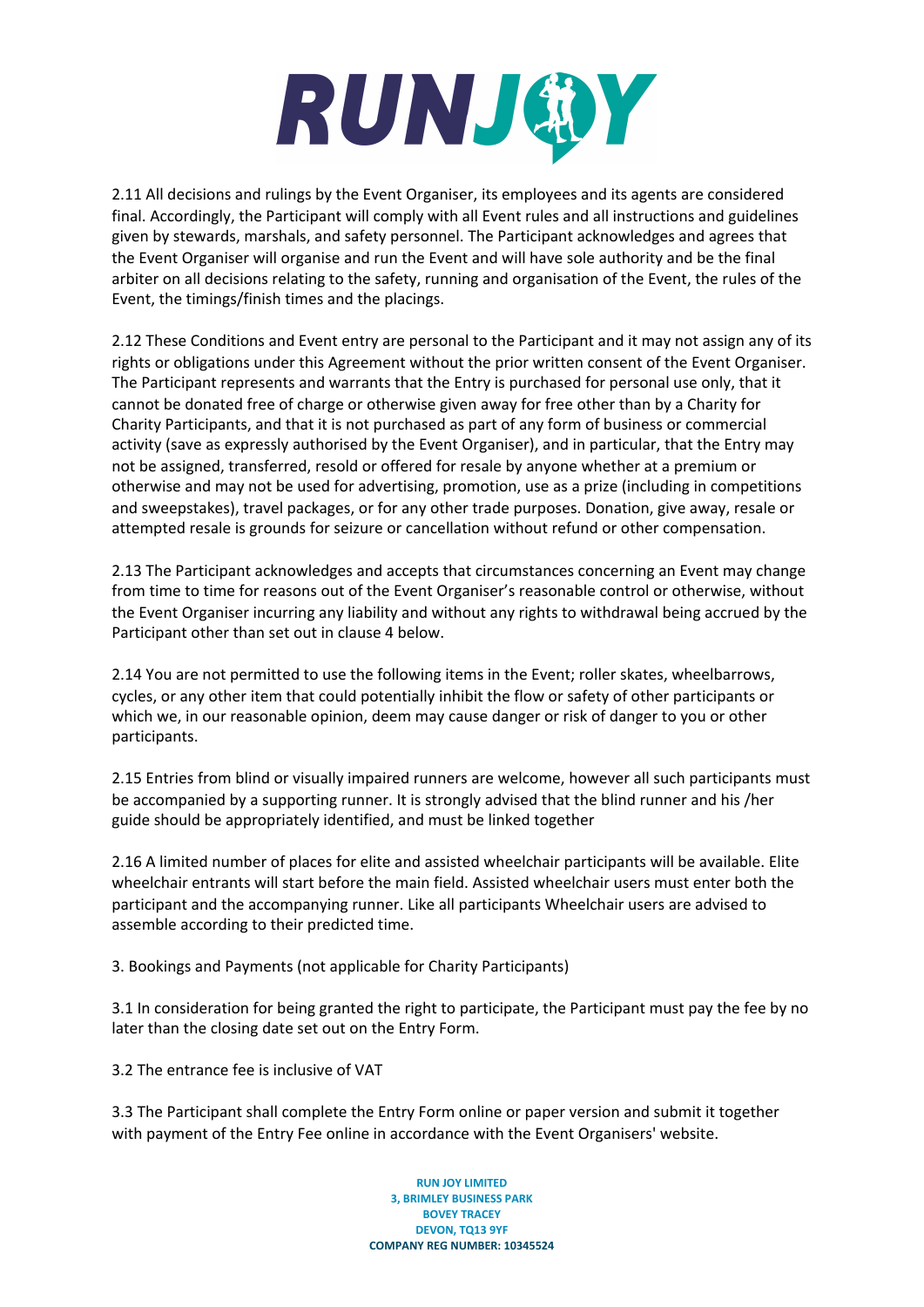## RUNJOY

3.4 The Participant shall not be eligible or entitled to participate in the Event until full payment of the Fee has been received by the Event Organiser. No payment shall be deemed to have been received until the Event Organiser has received cleared funds.

### 4. Withdrawal, Cancellations or Alterations

4.1 This clause 4 shall not apply to Charity Participants. All cancellations, refunds or withdrawals by Charity Participants must be taken up directly with their designated Charity. No refunds (mentioned in this clause 4) shall be made directly to any individual Charity Participant in any case.

4.2 The Event Organiser operates a 7 day cooling off period. Accordingly, the Participant is entitled to cancel his/her application to participate provided the Event Organiser receives written notice of cancellation within 7 days of payment of the Fee (payment being deemed made for the purposes of this clause 4.1 by clicking on the make payment link on the webpage or the receipt by the Event Organiser of cleared funds). During this 7 day period the Participant is able to cancel its entry and receive a full refund of the Fee by emailing **info@runjoy.co.uk** or writing to the Event Organiser, at the address given on the website. The notice must be received by the end of the 7 day cooling off period.

4.3 The Event Organiser reserves the right to change the date of the Event, the course or the route in its absolute discretion. Should a change of date be made, and the Participant is unable to attend on the revised date, he/she has three weeks to inform the Event Organiser in writing from when the change in date is announced to receive a refund of their Entry Fee.

4.4 The Participant acknowledges that participant places are limited and payment of the Fee and reservation of the place has an effect on logistics and the subscription for the Event. Accordingly, subject to clauses 4.1 and 4.2 above, the Participant may only withdraw from the Event other than in accordance with clause 4.2 above, subject to the following:

4.4.1 If the Participant withdraws from the Event 121 days or more before the Event he/she will be offered a partial refund or credit to be used against an entry into the same event the following year, provided such event takes place. Being a partial refund the participant will need to pay the additional fees before the entry can be confirmed The Participant shall only be entitled to roll entry over once and it must be for the following year. All refunds, credits or guaranteed places must be completed prior to the entry close date or when the event / category is full whichever is the sooner.

4.4.2 If a Participant pulls out of the Event between 61 days and 120 days before the Event he/she will receive no refund but will be offered a partial credit to be used against an entry into the same event the following year, provided such event takes place. Being a partial refund the participant will need to pay the additional fees before the entry can be confirmed. The Participant shall only be entitled to roll entry over once and it must be for the following year. All refunds, credits or guaranteed places must be completed prior to the entry close date or when the event or category is full whichever is the sooner.

4.4.3 If a Participant pulls out of the Event between 31 days and 60 days before the Event he/she will receive no refund or credit but will be offered a guaranteed place in the same event the following year, provided such event takes place. The participant will need to pay the full entry price at the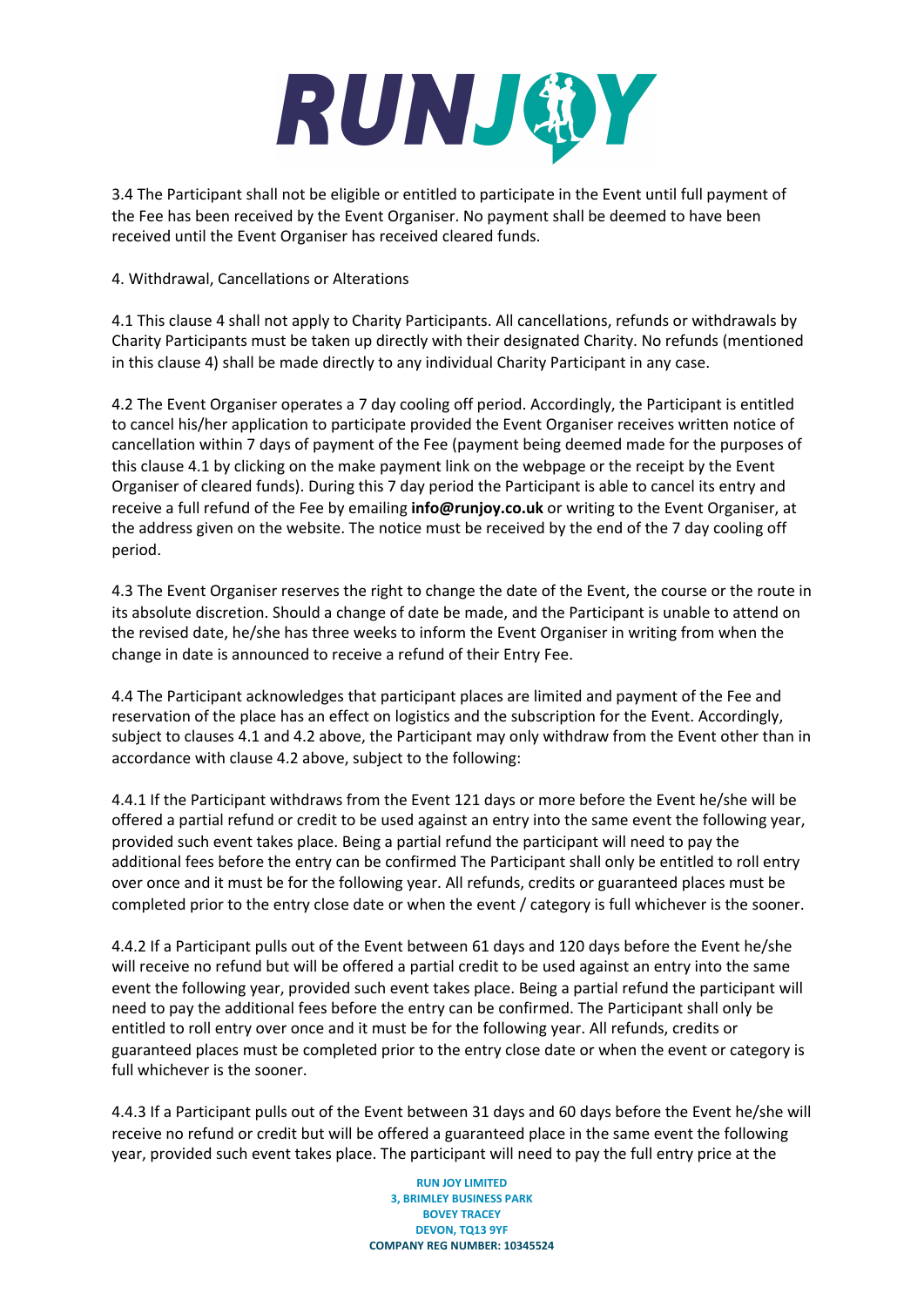# RUNJOY

time of entry. The Participant shall only be entitled to roll entry over once and it must be for the following year. All refunds, credits or guaranteed places must be completed prior to the entry close date or when the event or category is full whichever is the sooner.

4.4.4 If a Participant pulls out of the Event 30 days or less before the Event he/she will receive no refund or credit but may, in the absolute discretion of the Event Organiser be offered a guaranteed place in the same event the following year, provided such event takes place. The participant will need to pay the full entry price at the time of entry. The Participant shall only be entitled to roll entry over once and it must be for the following year.

4.5 Notice of withdrawal from the Event must be communicated by emailing **info@runjoy.co.uk** .Withdrawals WILL NOT be accepted by telephone. Date of receipt of notice will dictate the available refund offer (if any) in accordance with this clause 4.

4.7 In the event the Event Organiser withdraws the offer of a place to the Participant in the Event for any reason at any time it will provide the Participant with a full refund of the Fee less a 10% administration charge, with no further liability whatsoever arising from such withdrawal. No refund shall be made where otherwise set out herein (including for the avoidance of doubt clauses 2.3, 2.6 and 2.12).

4.8 The Event Organiser reserves the right to amend the Event format in their sole discretion or cancel the Event due to circumstances beyond its reasonable control. In the event of the Event being cancelled it shall provide the Participant with a full refund less a 10% administration charge with no further liability whatsoever arising from such cancellation; if the event is changed to another format, route or distance the Participant will not be entitled to any refund and there shall be no further liability whatsoever arising from such change of format

4.9 The withdrawal policy set out in this clause 4 does not apply to Charity Participants whose places are the property of the Charity. All Charity Participants should revert to their chosen Charity for further information or queries concerning withdrawal, cancellation or refunds.

4.10 If your address details change after you have submitted your application, you can edit your contact details by accessing the registration system on the event website approximately 3 weeks before the Event your information pack will be sent to the address held at that point.

4.11 Your participation in the Event is personal to you, you are strictly prohibited from swapping, selling or transferring your place in the Event or allowing any other person to wear your Event number and participate in your place. If you are found to be in breach of this Condition we reserve the right to exclude you from participation in future Events

## 5. Event Organiser Responsibilities/Liability

5.1 Notwithstanding anything in these Conditions the Event Organiser shall not be liable to the Participant for any liability in contract, tort (including negligence) or otherwise for any loss of business, revenue or profits, anticipated savings or wasted expenditure, loss or damage of or to personal equipment belonging to the Participant or any indirect or consequential loss or damage whatsoever (notwithstanding that such loss was within the contemplation of the parties at the date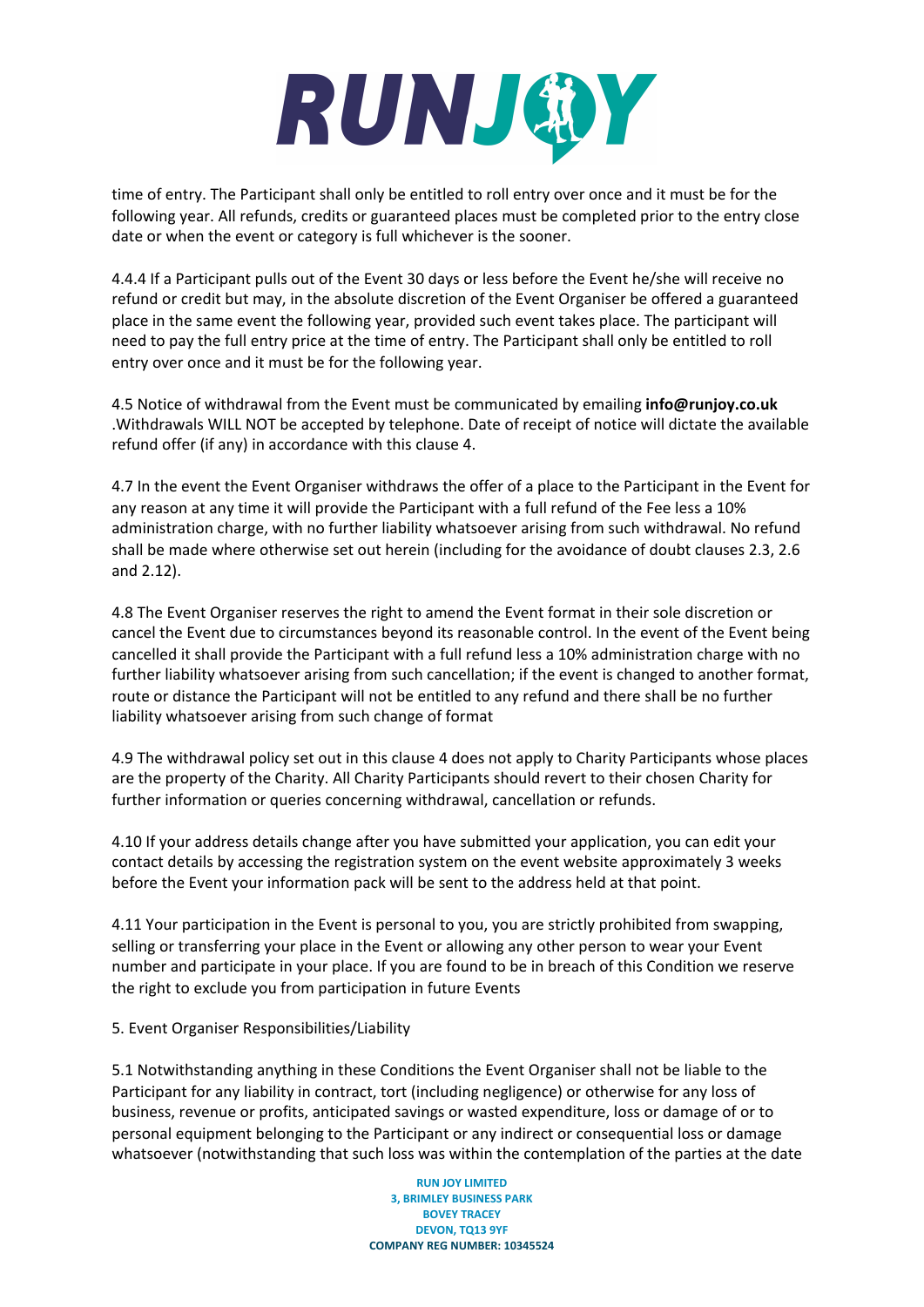# RUNJOY

of submitting the Entry Form) arising out of the Participant taking part in the Event or any other matter arising under these Conditions nor for an aggregate amount greater than the Fee paid by the Participant. Without limiting the foregoing, the Event Organiser will not be liable for any actions of any spectators or other third parties unless otherwise set out herein.

5.2 Accordingly the Participant hereby expressly and irrevocably renounces, for him/herself, heirs and successors in title the right to any recourse or claims whatsoever against the Event Organiser, its officers, employees, suppliers and/or sponsors and/or persons for whom it is answerable (Associated Parties) as a result of any kind of physical, mental or other loss or damage of whatsoever nature (including any loss of earnings, profits, or pain and suffering) suffered by the Participant, directly or indirectly, or by his/her family or by any dependents and caused by an event in any way relating to the Participant s participation in Event, and the Participant hereby undertakes, for him/herself, heirs and successors in title to indemnify and hold harmless the Event Organiser, and the Associated Parties for any costs and/or amount which they or any of them may be required to pay as a result of any recourse or claim aforesaid by whomsoever made. The Participant also agrees to indemnify the Event Organiser and the Associated Parties for any claim, actions, liabilities or losses resulting from any breach of the Participant's declarations above and/or the Participant's negligent acts or omissions and/or wilful misconduct.

5.3 Nothing in these Conditions shall exclude or limit the liability of the Event Organiser:

5.3.1 for death or personal injury caused by the Event Organiser's negligence;

5.3.2 for fraud or fraudulent misrepresentation; or

5.3.3 for any matter which it would be illegal for the Event Organiser to exclude or attempt to exclude liability.

5.4 This clause 5 shall be read and construed and shall have effect subject to any limitation imposed by any applicable law.

6. Publicity Data Protection and Results

6.1 The Participant irrevocably consents to:

6.1.1 his/her appearance in the Event being filmed, recorded, incorporated and exploited in whole or in part in any television programme, film, video or broadcast of whatever nature by all means and in all media and formats now or invented after the date of these Conditions; and

6.1.2 the use and reproduction of the Participant's name, likeness, appearance and photographs, films and recordings by all means and in all media for the purpose of advertising, publicity and otherwise in relation to the exploitation of the Event (and future events) and/or the promotion of the Event (and future events) and the commercial rights relating to the Event (and future events) provided that such use does not imply direct endorsement by the Participant of any official sponsor or supplier of the Event.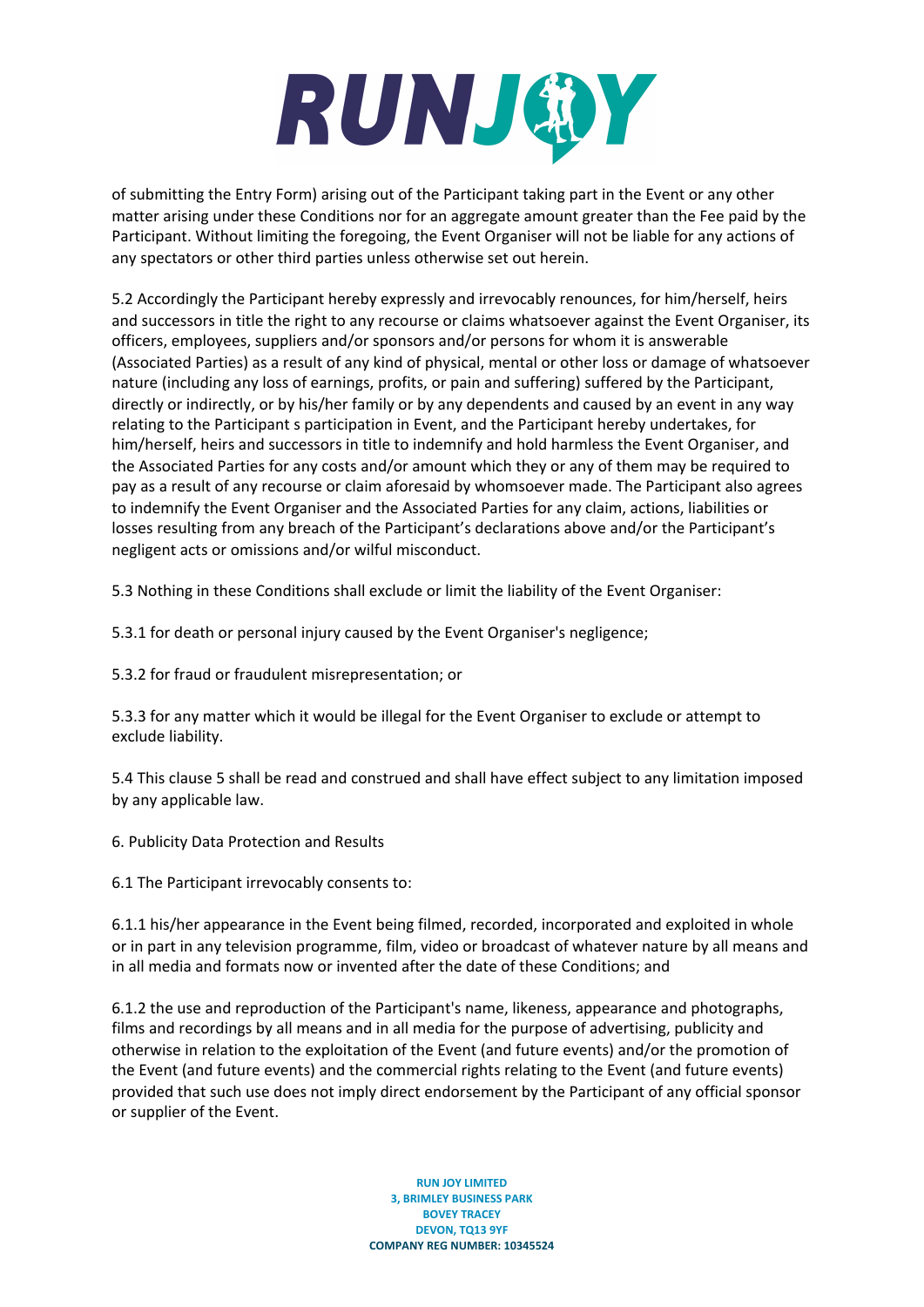

6.2 Any film, photographs (by camera or mobile phone), or any other recording of moving or still picture, and all intellectual property in connection therewith (including but not limited to copyright) shall remain the property of the Event Organiser, and where such intellectual property does not automatically vest in the Event Organiser, these Conditions shall constitute a legally binding assignment thereof and/or the Participant shall sign all reasonable documentation required to give affect thereto. Accordingly any such recording shall not be used other than for private use without the Event Organiser's prior written consent.

6.3 For the purposes of this Condition, personal information includes medical data collected for health and safety purposes ("Personal Information").

6.4 You agree that your Personal Information can be stored, used by the Event Organiser and our Event partners in connection with the organisation, staging and administration of the Event.

6.5 Medical information will only be used to allow medical assistance to be given on the Event Date.

6.6 You agree that your Personal Information may be anonymised and the anonymised data may be used by the Event Organiser and our Event partners in connection with the compilation of statistical information and to improve health and safety procedures at future events.

6.7 You agree to being added to a mailing list to keep you informed about (i) any future events and services organised/provided by the Event Organiser (or any other Company in our Group) which we believe you might be interested in; and/or (ii) to keep you informed about products and services offered by our Event Partners.

6.8 We shall take all necessary steps to ensure that Personal Information or Marketing Information pertaining or relating to you which comes into the possession or control of the Event Organiser, any other Company in our Group, or our Event Partners shall not be used or reproduced in whole or in part in any form except for the purposes outlined in these Conditions.

6.9 If you would not like the Event Organiser or our Event partners to use the Marketing Information or Personal Information other than for purposes related solely to your participation in the Event, please e-mail **info@runjoy.co.uk** . You may also withdraw your consent by ticking the appropriate box on your registration form.

6.10 The Event Organiser will use best endeavours to provide an Event finish time for the Participant however it cannot be held responsible for any computer result anomalies or any technical malfunctions.

### 7. General

7.1 These Conditions (and the documents referred to in them) constitute the entire agreement and understanding of the parties and supersede any previous agreement between the parties relating to the Event. The Participant acknowledges and agrees that in submitting the Entry Form (and the documents referred to in it) it does not rely on, and shall have no remedy in respect of, any statement, representation, warranty, understanding, promise or assurance (whether negligently or